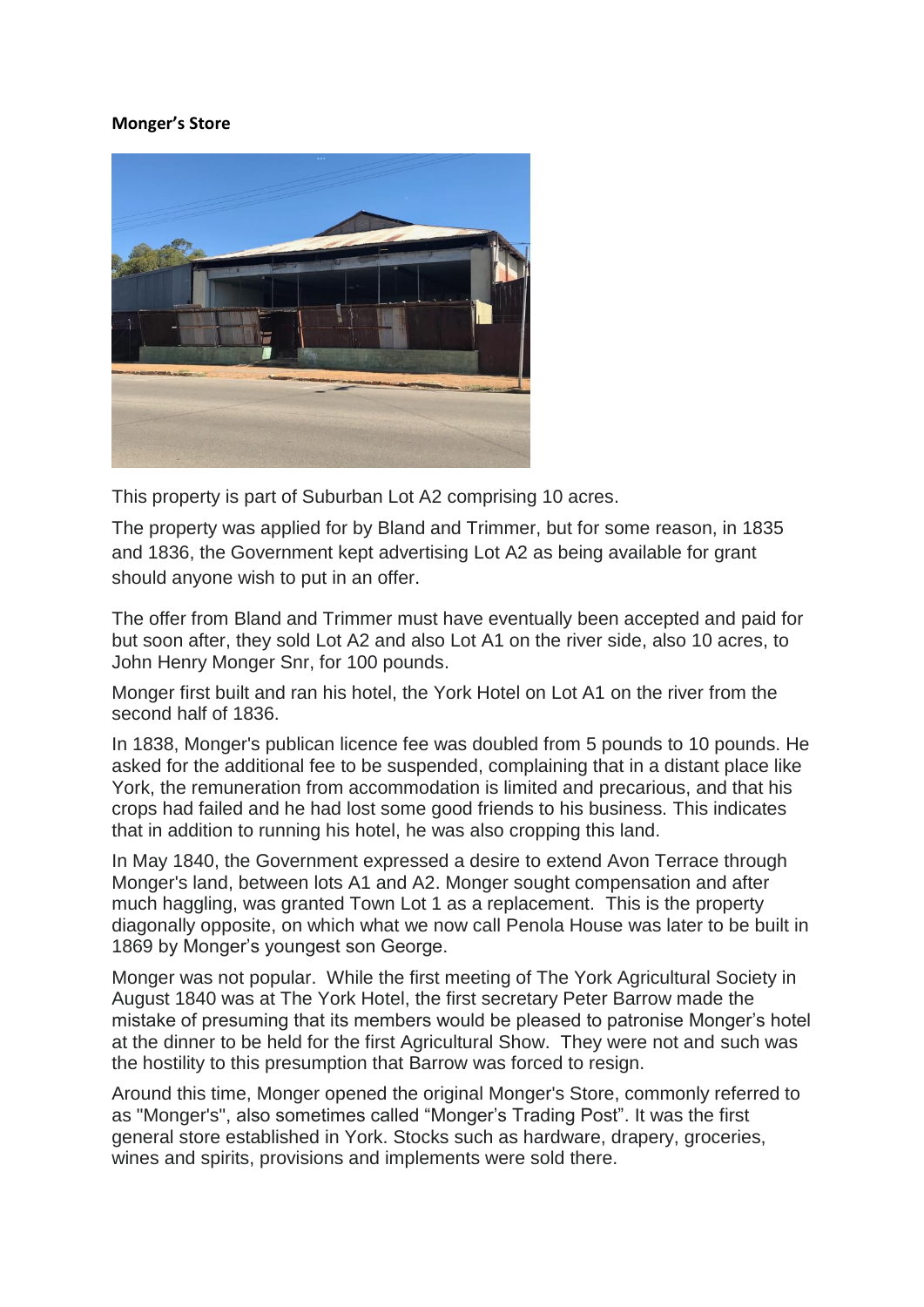Monger's "store" was on the opposite side of Avon Terrace from the hotel, and was a "long, low building", and "every three months his wagons would journey to Guildford or Perth for supplies". The stone section on the south east corner of what is now called the sandalwood yards appears to be the remnant of this "long low building".

In 1841, Monger built a windmill. The windmill was located on two acres on the north east corner, where The York Society now is.

At the time there was a depression, "money is not to be had in the Colony, all is barter". York farmers brought their wheat, wool and sandalwood to Monger to exchange for goods.

In an 1889 interview with early settler and farmer John Taylor, who came to the York district in 1841 where the only storekeeper was Monger, Taylor said:

"The extortion of the store keepers is bad enough now, but it was terrible in those days. We had to give our wheat away for next to nothing and the greatest grievance of the squatters and farmers was at that time, and ought still to be, the extortion of the store men. I have lived here when I never knew what it was to have the taste of liquor or the possibility of getting it for a whole year at a time, when a pair of moleskin trousers cost me a sovereign, the price now being seven and sixpence, and at a time when I never had fresh meat, our only food being salt beef and pork from America which were charged at a fearful rate. Those were the days when the bushmen were swindled by the storekeepers. I have had to wade over fords and then often to swim with a sack of wheat in order to get stores in 'barter'."

In 1844, Lot A2 was described by Monger in an advertisement as a "paddock".

In 1854, Monger attempted to subdivide and put up for sale 16 half acre allotments, 9 on the river front and another 7 on the other side running towards Faversham, including this land. The ads describe the property as follows:

"The remaining seven allotments are in a paddock on the opposite side, with frontage to the main street, running four chains upwards to Mr Monger"s house and more. For business premises or private residences, they cannot be equalled, the land is well cleared, substantially fenced in, and in a state of cultivation."

Monger and his son Joseph built a "new" York Hotel opposite this site in 1865. Then Monger died in 1867. In his will, he left Faversham and this property – Lot A2 - (except for 2 acres comprising the mill and store) to Joseph Taylor Monger, and he left the hotel on the other side of Avon Terrace (except for 2 acres, probably at the north end) to his son Joseph.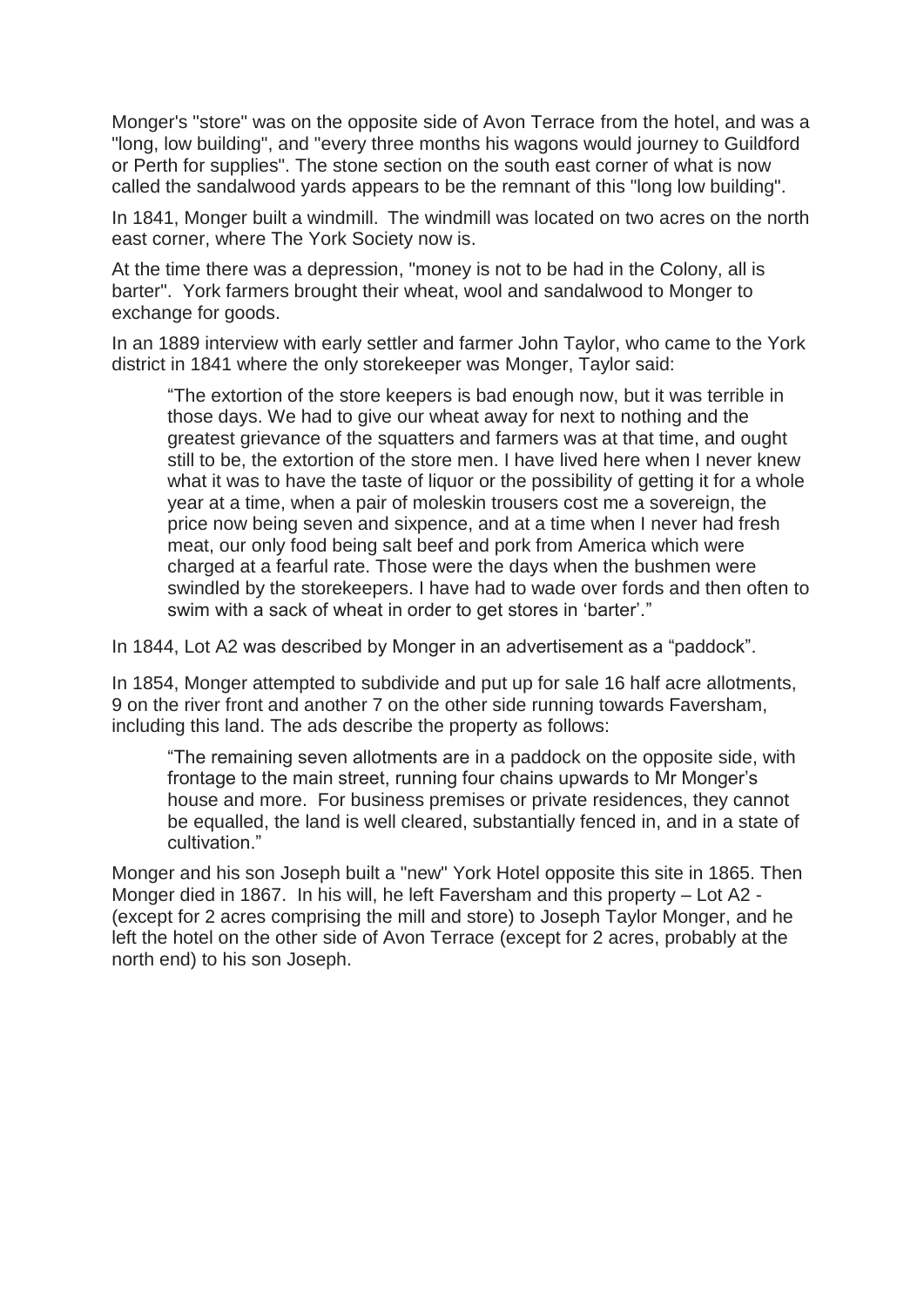

In 1878-79, John Henry Monger Jnr built a new store here and this was completed in about August 1879. The builder was Thomas Davey. It was constructed of corrugated iron with a stone front and rear. By constructing this store, John Henry Monger Jnr was competing with his brother Joseph who owned the old store.

In 1885, the property was connected to rail. Rail trucks were loaded with sandalwood, wheat, wool, fodder and other farm produce for transport to Perth and Fremantle. This also allowed the delivery to the store of grocery items, furniture, farm implements and everything else which the Mongers required for the York market.

In 1892, during the gold rush, some additions were made to the building, along with a separate brick storage building in the same year. This may be when the bakery was added at the rear.

After John Henry Monger Jnr"s death in 1892, the store continued to be operated by his trustees. The business was taken over by WJ Cooper, ET Hick and GEL Wrench in 1903. The store continued to hold similar stock to that carried by the Monger family, and also acted as agents for Northern Fire Insurance Co, Millars Karri and Jarrah Co and Jas Martin & Co"s Gawler, South Australia. They were also importers of John Hopkins & Co (London) whiskies, wines, brandies etc.

In 1905, inspectors counted 5,000 bags of wheat and 300 tons of compressed hay in the sheds.

In 1908, Alexander Monger became the sole owner of the business portion of Lot A2. However drought, depression and mechanisation forced him to wind up the business.